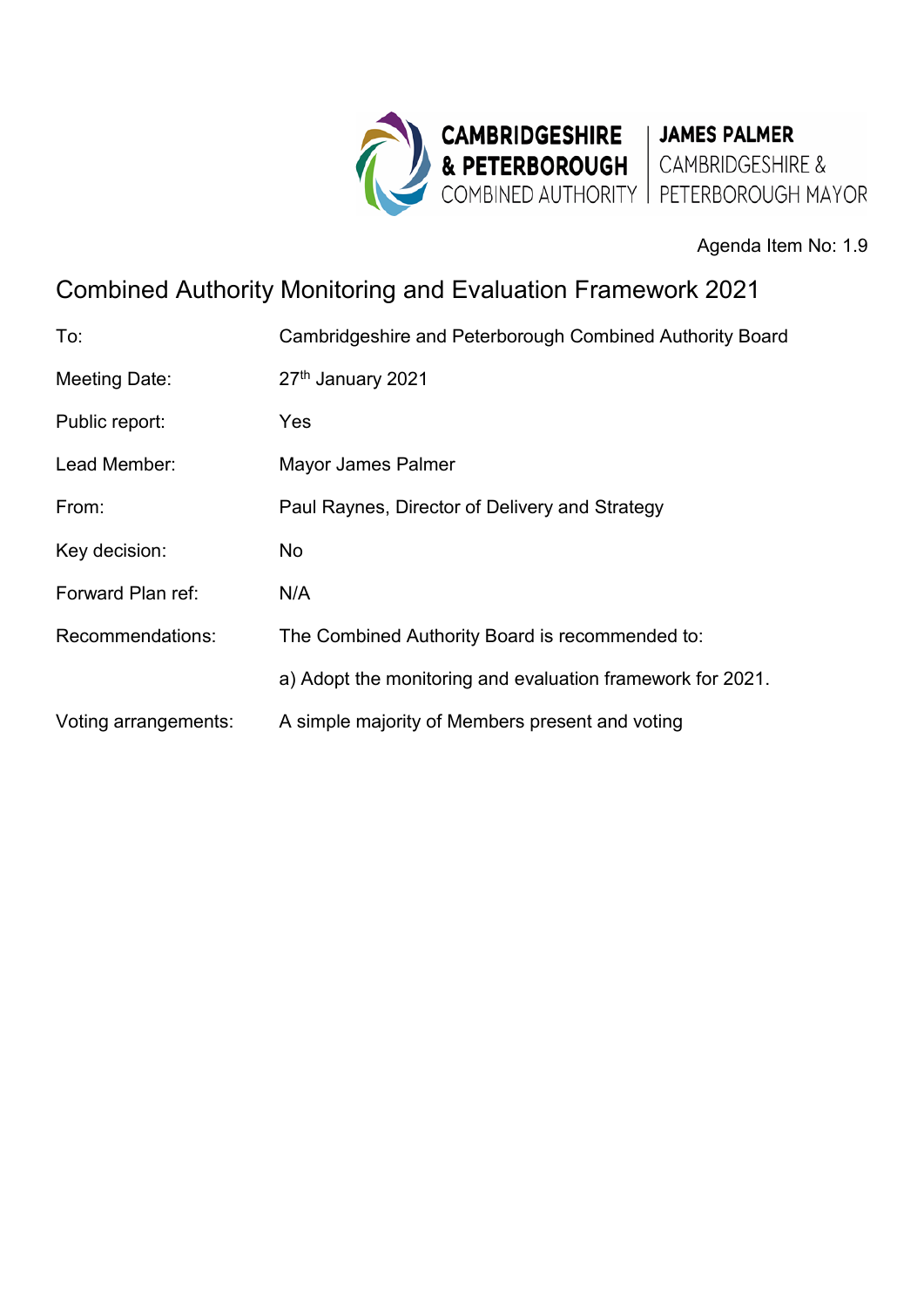### 1. Purpose

- 1.1 The purpose of this report is to draw the Board's attention to the main elements of the Combined Authority's Monitoring and Evaluation Framework and adopt the framework in accordance with the devolution deal.
- 1.2 The Combined Authority is committed, as part of its assurance framework (see section seven, page 10 of the CPCA Assurance Framework) to implementing effective monitoring and evaluation so that it is able to:
	- Provide local accountability to the public by demonstrating the impact of locally devolved funding and the associated benefits being achieved.
	- Comply with external scrutiny requirements i.e., to satisfy conditions of the Devolution Deal.
	- Understand the effectiveness of policies or investments and to justify reinvestment or modify or seek alternative policy.
	- Develop an evidence base for input into future business cases and for developing future funding submissions.

### 2. Background

- 2.1 The original devolution deal that created the Combined Authority includes a requirement that the Authority maintains a monitoring and evaluation framework. The main purpose of the framework is to ensure that initiatives funded by the authority are properly assessed after implementation to check that they achieve the stated benefits for residents, business and the economy.
- 2.2 Each year the authority is required to submit a draft of the framework for comment to government; the attached version was submitted in November. The understanding is that the existence of the Authority's local framework should then exempt the area from duplication or further compliance with other monitoring frameworks attached to national funding streams administered via the deal.
- 2.3 Significant progress has been made with the framework since it was first discussed with government in October 2018. This reflects feedback received each time and progress with the CPCA's project programme. Changes to the Monitoring and Evaluation Framework since the version approved by the Board in spring 2020 are as follows:
	- The framework has been adjusted to reflect the most recent CPCA Business Plan.
	- All projects now have evaluation logic-models, and the key priority ones have been revised and included within the appendix of this framework (and submitted to government).
	- Where appropriate (projects nearing or in the delivery stage), evaluation plans have been put in place, and several of these plans have progressed to have delivery